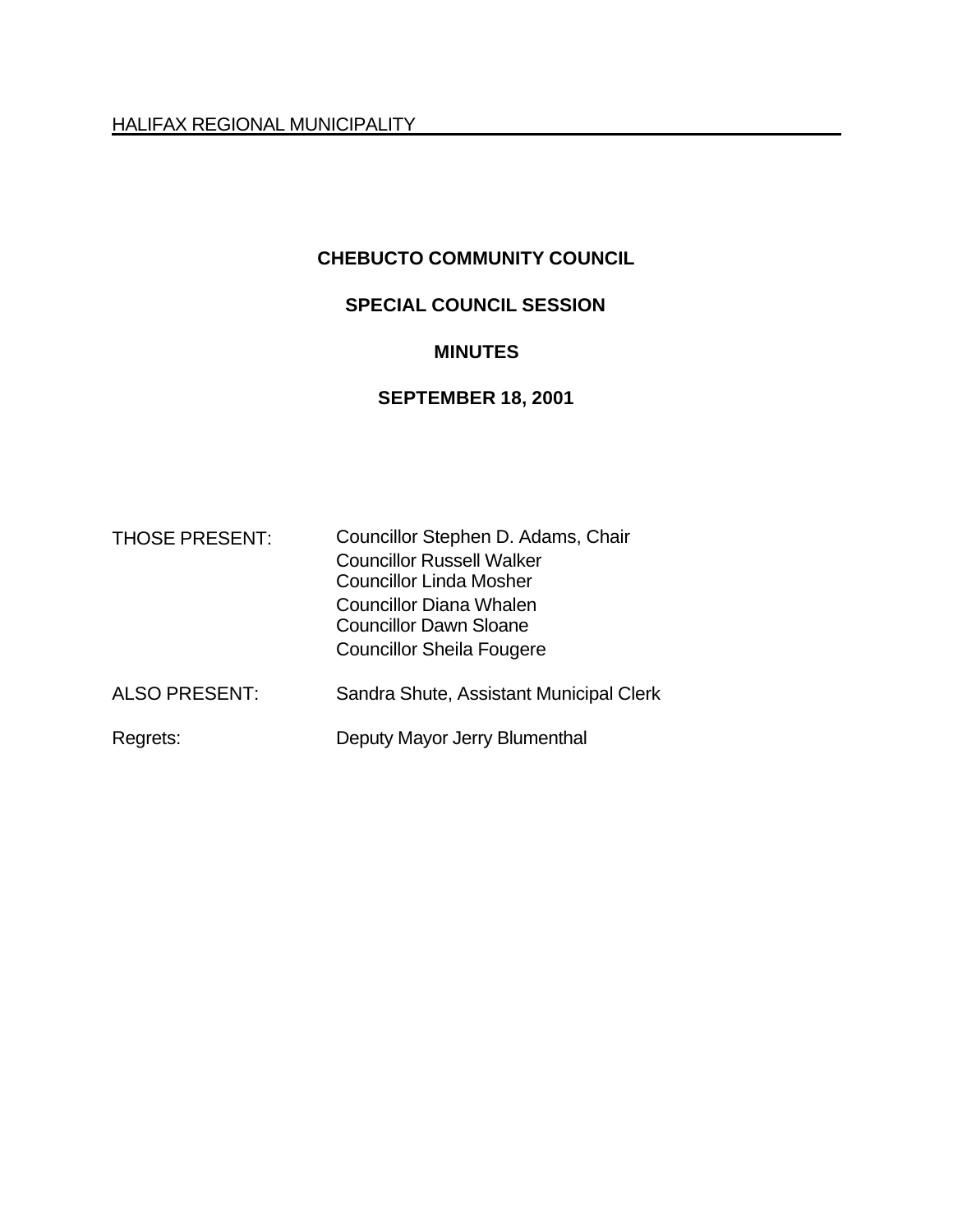# **TABLE OF CONTENTS**

| 2. | Case 00213 - Plan Amendment and Development Agreement |  |
|----|-------------------------------------------------------|--|
|    |                                                       |  |
|    |                                                       |  |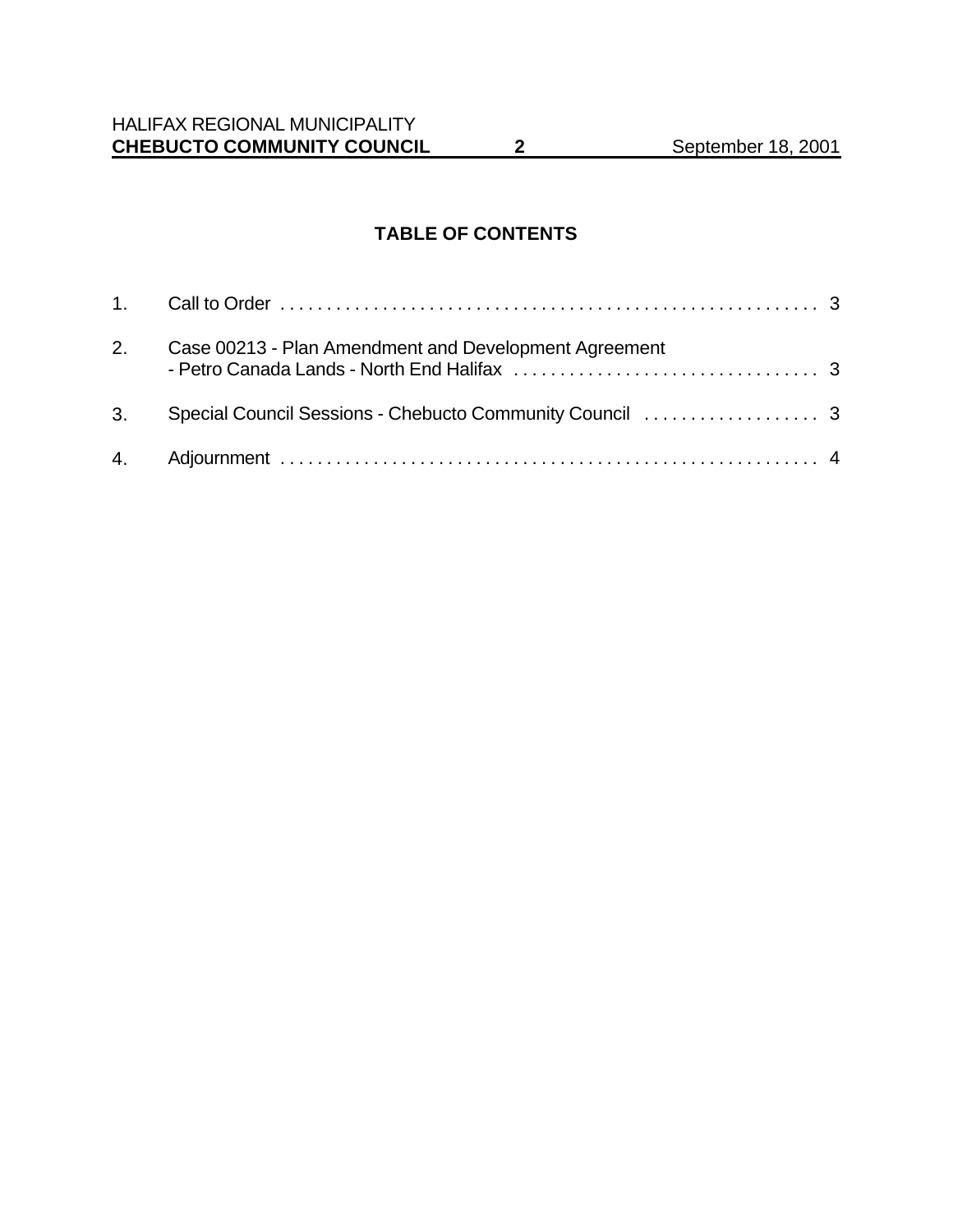## 1. **CALL TO ORDER**

The meeting was called to order at 12:45 p.m. in the Councillors Meeting Room, 4<sup>th</sup> Floor, 1841 Argyle Street, Halifax.

## 2. **CASE 00213 - PLAN AMENDMENT AND DEVELOPMENT AGREEMENT - PETRO CANADA LANDS - NORTH END HALIFAX**

A Memorandum dated September 12, 2001 from staff of Planning and Development Services was before Community Council indicating that Halifax Regional Council, on July 17, 2001, approved amendments to the Halifax Municipal Planning Strategy and Peninsula Halifax Land Use By-law to permit residential development by Development Agreement on the Petro Canada lands located between Barrington Street and Kencrest Avenue. The amendments have been reviewed by the province as per Section 208 of the Municipal Government Act and became effective on September 15, 2001. Chebucto Community Council is now in a position to consider approval of the proposed Development Agreement.

## **MOVED by Councillor Sloane, seconded by Councillor Fougere to approve the Development Agreement attached as Attachment VII to the Staff Report dated June 7, 2001; and**

**Give the applicant one hundred and twenty (120) days to sign the agreement from the date of approval by Community Council or the date of any other approvals required to sign the agreement as the case may be, unless any extension thereof is granted by Community Council at the request of the applicant; otherwise, this approval will be void and obligations arising hereunder shall be at an end.**

## **MOTION PUT AND PASSED.**

## 3. **SPECIAL COUNCIL SESSIONS - CHEBUCTO COMMUNITY COUNCIL**

Discussion took place on the need, perception and the reasons for holding Special Council Sessions. Individual Councillors expressed their views on the pros and cons of same.

**MOVED by Councillor Walker, seconded by Councillor Mosher that in order for Chebucto Community Council to hold Special Council Sessions in future, the following information must be provided:**

- **1. The rationale, in writing, of why there should be a Special Council Session.**
- **2. Any request of a time sensitive nature to be run by the District Councillor for which the application or item is concerning.**